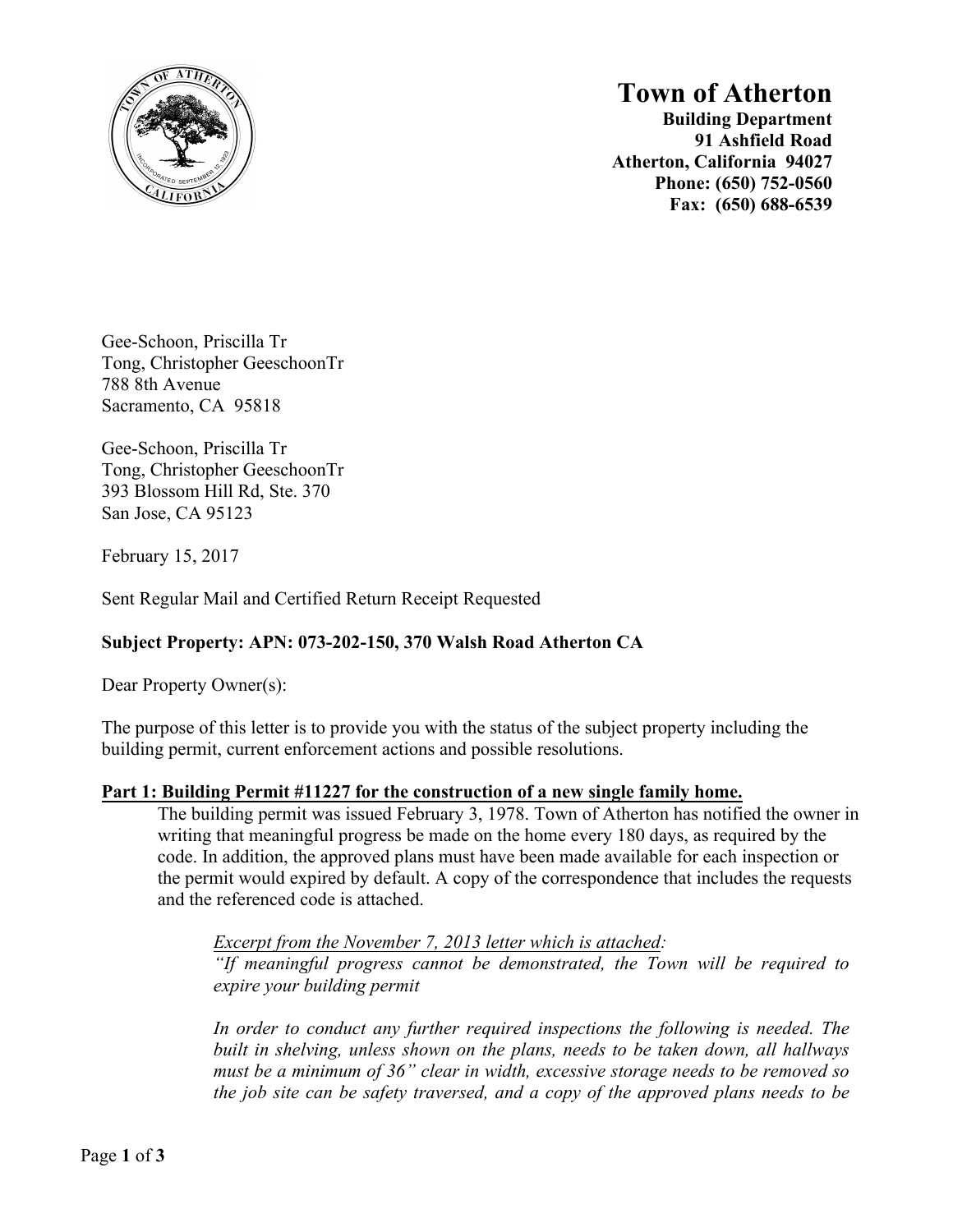

# **Town of Atherton**

**Building Department 91 Ashfield Road Atherton, California 94027 Phone: (650) 752-0560 Fax: (650) 688-6539**

*onsite for every inspection. If you do not have the approved plans you can come to the office and order a reproduced set which you would need to pay for. If any changes to the plans have been made, submit two complete sets of the revised plans along with original plans for review and approval. For example, it was noted on an inspection in February of 2009 that an additional entrance was being proposed on the east side, that the work was underway and that revised plans would be required."*

While inspections have been requested, and the inspection record is attached, in most cases a meaningful inspection could not be done since approved plans were never available or the work was not ready for a complete inspection. The last requested inspection was October 9, 2015 and could not be performed since no plans were available. The last recorded inspection for work was on October 22 2014 a gas line which failed because it was not completely ready and no plans were available.

The permit was expired on September 30, 2016 since no meaning progress had been made in over a year and no plans were made available for the inspections requested.

### **Potential Building Permit Expiration Resolutions:**

You have the following options to resolve the expired permit:

1) Apply for a new permit with complete plans supporting documents to show compliance with the current 2016 California Code of Regulations and Town of Atherton Construction Requirements. Obtain the permit and complete the work.

2) Keep the property free of fire hazards and the building secured and in a condition that will prevent it from becoming an Attractive Nuisance/Public Nuisance (Atherton Municipal Code Section 8.20.060) or Dangerous Nuisance Condition as specified in Atherton Municipal Code Section 8.20.050 that would require the Town to pursue abatement.

The Atherton Municipal Code is available at "http://www.codepublishing.com/CA/Atherton".

3) Obtain the necessary demolition permit to remove the structure and complete the demolition.

### **Part 2: Code Enforcement Action Summary:**

See the attached Notice and Order for the referenced Items:

- #1. This item was completed and has been checked-off the list of corrective actions.
- #2. AMC § 8.20.050 Unlawful materials, conditions and activities. F. Overgrown, dead, decayed, diseased or hazardous trees or other vegetation.